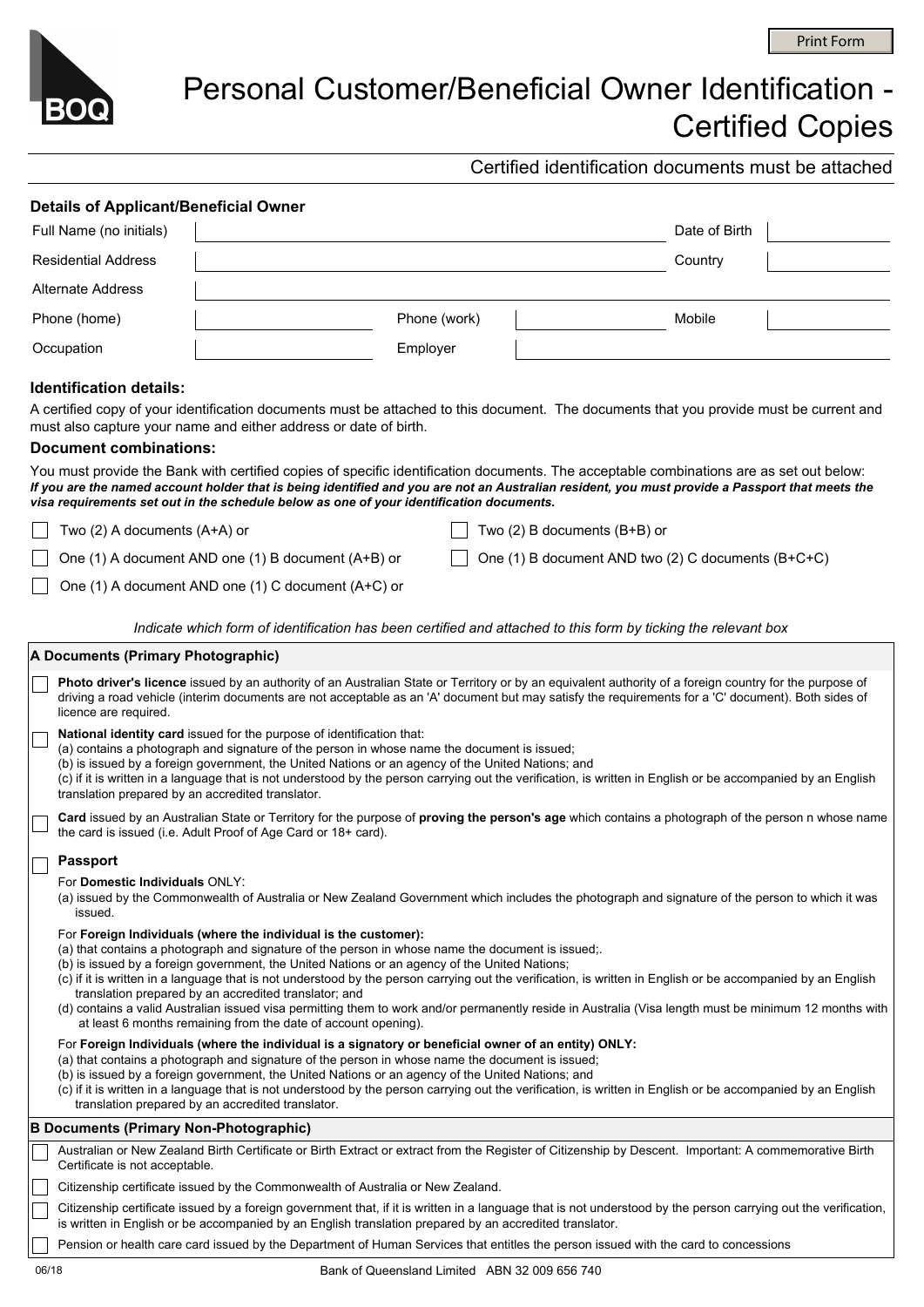|                                                                                                                                                                                       |                                                                                                                                                                                                                                                                                                                                                                                                | C Documents (Secondary) only Australian Commonwealth, State or Territory documents will be accepted                                                                                                                                                                                                                                                                          |  |  |  |  |  |  |
|---------------------------------------------------------------------------------------------------------------------------------------------------------------------------------------|------------------------------------------------------------------------------------------------------------------------------------------------------------------------------------------------------------------------------------------------------------------------------------------------------------------------------------------------------------------------------------------------|------------------------------------------------------------------------------------------------------------------------------------------------------------------------------------------------------------------------------------------------------------------------------------------------------------------------------------------------------------------------------|--|--|--|--|--|--|
|                                                                                                                                                                                       |                                                                                                                                                                                                                                                                                                                                                                                                | Financial benefits notice issued by the Commonwealth, a State or a Territory within the last 12 months containing the customer's name and residential<br>address.                                                                                                                                                                                                            |  |  |  |  |  |  |
|                                                                                                                                                                                       |                                                                                                                                                                                                                                                                                                                                                                                                | Tax assessment notice issued by the Australian Taxation Office within the last 12 months containing the customer's name and residential address.                                                                                                                                                                                                                             |  |  |  |  |  |  |
|                                                                                                                                                                                       |                                                                                                                                                                                                                                                                                                                                                                                                | Rates or utilities notice issued by a local government or utilities provider within the last 3 months containing the customer's name and residential<br>address.                                                                                                                                                                                                             |  |  |  |  |  |  |
|                                                                                                                                                                                       | If under the age of 18, notice issued by the principal of a school in Australia within the last 3 months on school letterhead containing the customer's<br>name, residential address and period of time the customer attended at the school.                                                                                                                                                   |                                                                                                                                                                                                                                                                                                                                                                              |  |  |  |  |  |  |
| Where you are unable to present the C Documents (Secondary) listed above at the first instance of identification, you can present one of the C<br>Documents (Secondary) listed below: |                                                                                                                                                                                                                                                                                                                                                                                                |                                                                                                                                                                                                                                                                                                                                                                              |  |  |  |  |  |  |
|                                                                                                                                                                                       | Birth certificate issued by a foreign government, the United Nations or an agency of the United Nations that, if it is written in a language that is not<br>understood by the person carrying out the verification, is written in English or be accompanied by an English translation prepared by an accredited<br>translator. Important: A commemorative Birth Certificate is not acceptable. |                                                                                                                                                                                                                                                                                                                                                                              |  |  |  |  |  |  |
|                                                                                                                                                                                       |                                                                                                                                                                                                                                                                                                                                                                                                | Australian Medicare or interim Medicare Card                                                                                                                                                                                                                                                                                                                                 |  |  |  |  |  |  |
|                                                                                                                                                                                       | Debit or credit card issued by an Australian financial institution containing the customer's full name.                                                                                                                                                                                                                                                                                        |                                                                                                                                                                                                                                                                                                                                                                              |  |  |  |  |  |  |
|                                                                                                                                                                                       |                                                                                                                                                                                                                                                                                                                                                                                                | Photo identification card issued to a student at an Australian Higher Education Institution (University or TAFE)                                                                                                                                                                                                                                                             |  |  |  |  |  |  |
|                                                                                                                                                                                       | Australian Defence Force Identification Card                                                                                                                                                                                                                                                                                                                                                   |                                                                                                                                                                                                                                                                                                                                                                              |  |  |  |  |  |  |
|                                                                                                                                                                                       | Australian Firearms Licence                                                                                                                                                                                                                                                                                                                                                                    |                                                                                                                                                                                                                                                                                                                                                                              |  |  |  |  |  |  |
|                                                                                                                                                                                       |                                                                                                                                                                                                                                                                                                                                                                                                | Rental or Lease Agreement showing name and address at which a customer lives or carries out business in Australia.                                                                                                                                                                                                                                                           |  |  |  |  |  |  |
|                                                                                                                                                                                       |                                                                                                                                                                                                                                                                                                                                                                                                | Australian Gaming Licence                                                                                                                                                                                                                                                                                                                                                    |  |  |  |  |  |  |
|                                                                                                                                                                                       |                                                                                                                                                                                                                                                                                                                                                                                                | Australian Health Card issued by the Department of Veteran Affairs                                                                                                                                                                                                                                                                                                           |  |  |  |  |  |  |
|                                                                                                                                                                                       |                                                                                                                                                                                                                                                                                                                                                                                                |                                                                                                                                                                                                                                                                                                                                                                              |  |  |  |  |  |  |
|                                                                                                                                                                                       |                                                                                                                                                                                                                                                                                                                                                                                                | Australian ImmiCard issued by the Department of Immigration and Border Protection                                                                                                                                                                                                                                                                                            |  |  |  |  |  |  |
|                                                                                                                                                                                       |                                                                                                                                                                                                                                                                                                                                                                                                | Interim driver's licence along with the expired driver's licence issued by an Australian State or Territory where the customer is renewing their driver's<br>licence and the interim driver's licence contains all of the details that normally appear on a driver's licence.                                                                                                |  |  |  |  |  |  |
|                                                                                                                                                                                       |                                                                                                                                                                                                                                                                                                                                                                                                | Permissible Certifier categories: (must be currently working in the capacity of)                                                                                                                                                                                                                                                                                             |  |  |  |  |  |  |
|                                                                                                                                                                                       |                                                                                                                                                                                                                                                                                                                                                                                                |                                                                                                                                                                                                                                                                                                                                                                              |  |  |  |  |  |  |
|                                                                                                                                                                                       |                                                                                                                                                                                                                                                                                                                                                                                                |                                                                                                                                                                                                                                                                                                                                                                              |  |  |  |  |  |  |
|                                                                                                                                                                                       | 1. $\Box$                                                                                                                                                                                                                                                                                                                                                                                      | Please select the applicable category as listed below<br>A person who is enrolled on the roll of a Supreme Court of an Australian State or Territory, or the High Court of Australia, as a legal practitioner                                                                                                                                                                |  |  |  |  |  |  |
|                                                                                                                                                                                       | $2. \square$                                                                                                                                                                                                                                                                                                                                                                                   | (however described)<br>A judge of an Australian court                                                                                                                                                                                                                                                                                                                        |  |  |  |  |  |  |
|                                                                                                                                                                                       | $3. \Box$                                                                                                                                                                                                                                                                                                                                                                                      | A magistrate of an Australian court                                                                                                                                                                                                                                                                                                                                          |  |  |  |  |  |  |
|                                                                                                                                                                                       |                                                                                                                                                                                                                                                                                                                                                                                                |                                                                                                                                                                                                                                                                                                                                                                              |  |  |  |  |  |  |
|                                                                                                                                                                                       | 5. $\Box$                                                                                                                                                                                                                                                                                                                                                                                      | 4. A chief executive officer of a Commonwealth Court<br>A registrar or deputy registrar of an Australian court                                                                                                                                                                                                                                                               |  |  |  |  |  |  |
|                                                                                                                                                                                       | 6. $\Box$                                                                                                                                                                                                                                                                                                                                                                                      | An Australian registered Justice of the Peace or Commissioner for Declarations                                                                                                                                                                                                                                                                                               |  |  |  |  |  |  |
|                                                                                                                                                                                       | $7. \square$                                                                                                                                                                                                                                                                                                                                                                                   | An Australian registered notary public (for purpose of the <i>Statutory Declaration Regulations, 1993</i> )                                                                                                                                                                                                                                                                  |  |  |  |  |  |  |
|                                                                                                                                                                                       | $8. \Box$                                                                                                                                                                                                                                                                                                                                                                                      | A police officer with an Australian Police Force                                                                                                                                                                                                                                                                                                                             |  |  |  |  |  |  |
|                                                                                                                                                                                       | $9.$ $\Box$                                                                                                                                                                                                                                                                                                                                                                                    | An agent of the Australian Postal Corporation who is in charge of an office supplying postal service to the public                                                                                                                                                                                                                                                           |  |  |  |  |  |  |
|                                                                                                                                                                                       | 10. $\Box$                                                                                                                                                                                                                                                                                                                                                                                     | An officer with two (2) or more continuous years of service with one or more Australian Financial Services Licensees                                                                                                                                                                                                                                                         |  |  |  |  |  |  |
|                                                                                                                                                                                       | 11. $\Box$                                                                                                                                                                                                                                                                                                                                                                                     | A member of the Institute of Chartered Accountants in Australia, CPA Australia or the Australian National Institute of Accountants with two (2) or<br>more years of continuous membership                                                                                                                                                                                    |  |  |  |  |  |  |
|                                                                                                                                                                                       |                                                                                                                                                                                                                                                                                                                                                                                                | Note: Where you are a customer based overseas, documents can be certified overseas by a person in categories 12 to 20. However, where the certifier is<br>based in a country that is listed on the <b>Banned and High Risk Countries</b> list, documents can ONLY be certified be persons in categories 12 and 13.                                                           |  |  |  |  |  |  |
|                                                                                                                                                                                       | 12. $\Box$                                                                                                                                                                                                                                                                                                                                                                                     | An Australian Consular Officer or Australian Diplomatic Officer who holds one of the following positions: Consul-General, Consul, Vice-Consul,<br>Trade Representative, Consular Agent, Ambassador, High Commissioner, Minister, Head of a Mission, Commissioner, Charge d'Affaires,<br>Counsellor, Secretary or Attache at an Embassy, High Commissioner's office, Legation |  |  |  |  |  |  |
|                                                                                                                                                                                       | 13. ∏                                                                                                                                                                                                                                                                                                                                                                                          | An overseas registered notary public for the purpose of the Statutory Declaration Regulations 1993                                                                                                                                                                                                                                                                           |  |  |  |  |  |  |
| 14.                                                                                                                                                                                   | ப                                                                                                                                                                                                                                                                                                                                                                                              | Officers of any other Australian bank or other Australian financial institution (bank, building society or credit union) or Australian finance company<br>with offices offshore where the officer has 2 or more years' service with Australian financial institutions or Australian finance companies.                                                                       |  |  |  |  |  |  |
| 15.                                                                                                                                                                                   | ப                                                                                                                                                                                                                                                                                                                                                                                              | A judge, magistrate, registrar, deputy registrar or clerk of an overseas court.                                                                                                                                                                                                                                                                                              |  |  |  |  |  |  |
| 16.                                                                                                                                                                                   | ⊔                                                                                                                                                                                                                                                                                                                                                                                              | A police officer of an overseas country.                                                                                                                                                                                                                                                                                                                                     |  |  |  |  |  |  |
| 17.                                                                                                                                                                                   | $\mathbf{1}$                                                                                                                                                                                                                                                                                                                                                                                   | A legal practitioner who holds a current practicing certificate under a law in force in a State or Territory of Australia.                                                                                                                                                                                                                                                   |  |  |  |  |  |  |
|                                                                                                                                                                                       | 18. ⊓                                                                                                                                                                                                                                                                                                                                                                                          | A member of the Institute of Chartered Accountants in Australia, CPA Australia or the National Institute of Accountants with 2 or more years of<br>continuous membership.                                                                                                                                                                                                    |  |  |  |  |  |  |
|                                                                                                                                                                                       | 19. ∐                                                                                                                                                                                                                                                                                                                                                                                          | Employee of the Australian Trade and Investment Commission who is: in a country or place outside Australia; and authorised under paragraph 3<br>(d) of the Consular Fees Act 1955; and exercising his or her function in that place.                                                                                                                                         |  |  |  |  |  |  |